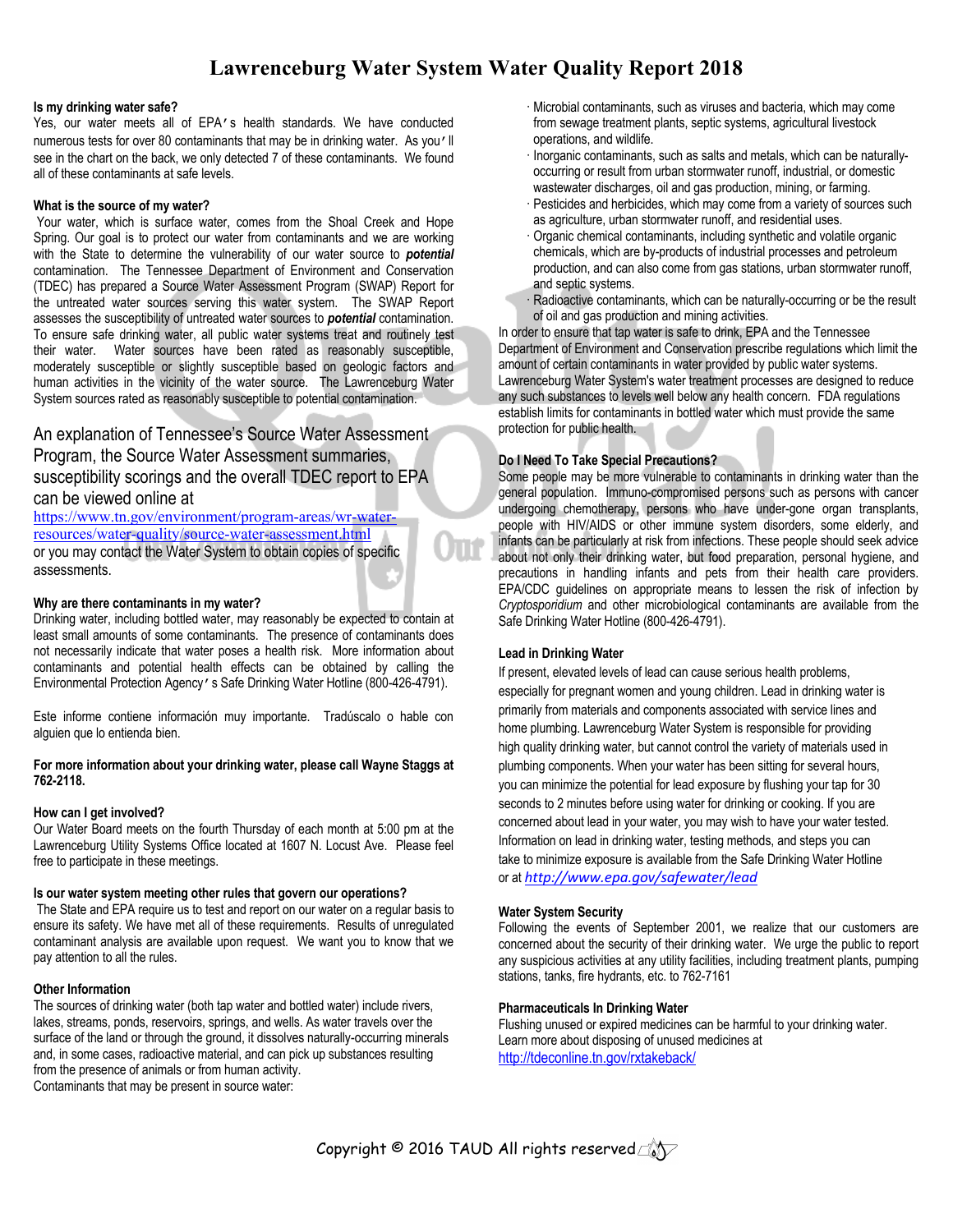# **W a t e r Q u a l i t y D a t a**

### **What does this chart mean?**

- MCLG Maximum Contaminant Level Goal, or the level of a contaminant in drinking water below which there is no known or expected risk to health. MCLGs allow for a margin of safety.
- MCL Maximum Contaminant Level, or the highest level of a contaminant that is allowed in drinking water. MCLs are set as close to the MCLGs as feasible using the best available treatment technology. To understand the possible health effects described for many regulated constituents, a person would have to drink 2 liters of water every day at the MCL level for a lifetime to have a one-in-a-million chance of having the described health effect.
- MRDL: Maximum Residual Disinfectant Level or MRDL: The highest level of a disinfectant allowed in drinking water. There is convincing evidence that addition of a disinfectant is necessary for the control of microbial contaminants.
- MRDLG: Maximum residual disinfectant level goal. The level of a drinking water disinfectant below which there is no known or expected risk to health. MRDLGs do not reflect the benefits of the use of disinfectants to control microbial contaminants.
- AL Action Level, or the concentration of a contaminant which, when exceeded, triggers treatment or other requirements which a water system must follow.
- Parts per million (ppm) or Milligrams per liter (mg/l) explained as a relation to time and money as one part per million corresponds to one minute in two years or a single penny in \$10,000.
- Parts per billion (ppb) or Micrograms per liter explained as a relation to time and money as one part per billion corresponds to one minute in 2,000 years, or a single penny in \$10,000,000.
- Nephelometric Turbidity Unit (NTU) nephelometric turbidity unit is a measure of the clarity of water. Turbidity in excess of 5 NTU is just noticeable to the average person.
- TT Treatment Technique, or a required process intended to reduce the level of a contaminant in drinking water.
- RTCR Revised Total Coliform Rule. This rule went into effect on April 1, 2016 and replaces the MCL for total coliform with a Treatment Technique Trigger for a system assessment.

| Contaminant                                           | Violation<br>Yes/No | Level<br>Detected           | Range of<br>Detections | Date of<br>Sample | Unit<br>Measurement | <b>MCLG</b>       | <b>MCL</b>           | Likely Source of<br>Contamination                                                                                  |
|-------------------------------------------------------|---------------------|-----------------------------|------------------------|-------------------|---------------------|-------------------|----------------------|--------------------------------------------------------------------------------------------------------------------|
| <b>Total Coliform</b><br>Bacteria (RTCR) <sup>1</sup> | No                  | $\theta$                    |                        | 2018              |                     | $\theta$          | <b>TT</b><br>Trigger | Naturally present in the<br>environment                                                                            |
| Turbidity <sup>2</sup>                                | N <sub>o</sub>      | 0.58                        | $.01 - .58$            | 2018              | <b>NTU</b>          | N/A               | <b>TT</b>            | Soil runoff                                                                                                        |
| Copper <sup>3</sup>                                   | N <sub>o</sub>      | 0.304<br>90 <sup>th</sup> % |                        | 2017              | ppm                 | 1.3               | $AL=1.3$             | Corrosion of household<br>plumbing systems; erosion<br>of natural deposits;<br>leaching from wood<br>preservatives |
| Lead <sup>3</sup>                                     | No                  | 1.28<br>90 <sup>th</sup> %  |                        | 2017              | ppb                 | $\theta$          | $AL=15$              | Corrosion of household<br>plumbing systems, erosion<br>of natural deposits                                         |
| Nitrate (as Nitrogen)                                 | No                  | 1.49                        |                        | 2018              | ppm                 | 10                | 10                   | Runoff from fertilizer use;<br>leaching from septic tanks,<br>sewage; erosion of natural<br>deposits               |
| Sodium                                                | No                  | 7.75                        |                        | 2018              | ppm                 | N/A               | N/A                  | Erosion of natural deposits;<br>used in water treatment                                                            |
| Atrazine                                              | No                  | <b>BDL</b>                  |                        | 2018              | ppb                 | 3                 | 3                    | Runoff from herbicide used<br>on row crops                                                                         |
| <b>TTHM</b><br>[Total trihalomethanes]                | No                  | 52.33<br><b>LRAA</b>        | $8.10 -$<br>57.2       | 2018              | ppb                 | N/A               | 80                   | By-product of drinking<br>water chlorination                                                                       |
| Haloacetic Acids<br>(HAA5)                            | No                  | 42.8<br><b>LRAA</b>         | 7.31<br>$-52.4$        | 2018              | ppb                 | N/A               | 60                   | By-product of drinking<br>water disinfection.                                                                      |
| <b>Total Organic</b><br>Carbon <sup>4</sup>           | No                  |                             |                        | 2018              | ppm                 | <b>TT</b>         | <b>TT</b>            | Naturally present in the<br>environment.                                                                           |
| Chlorine                                              | No                  | 1.55<br>AVG.                | $0.7 -$<br>2.18        | 2018              | ppm                 | <b>MRDLG</b><br>4 | <b>MRDL</b><br>4     | Water additive used to<br>control microbes.                                                                        |

198.9% of our samples were below the turbidity limit.

2During the most recent round of Lead and Copper testing, 0 out of 32 households sampled contained concentrations exceeding the action level. 3We have met all treatment technique requirements for Total Organic Carbon removal.

Unregulated Contaminant Monitoring (UCMR4)